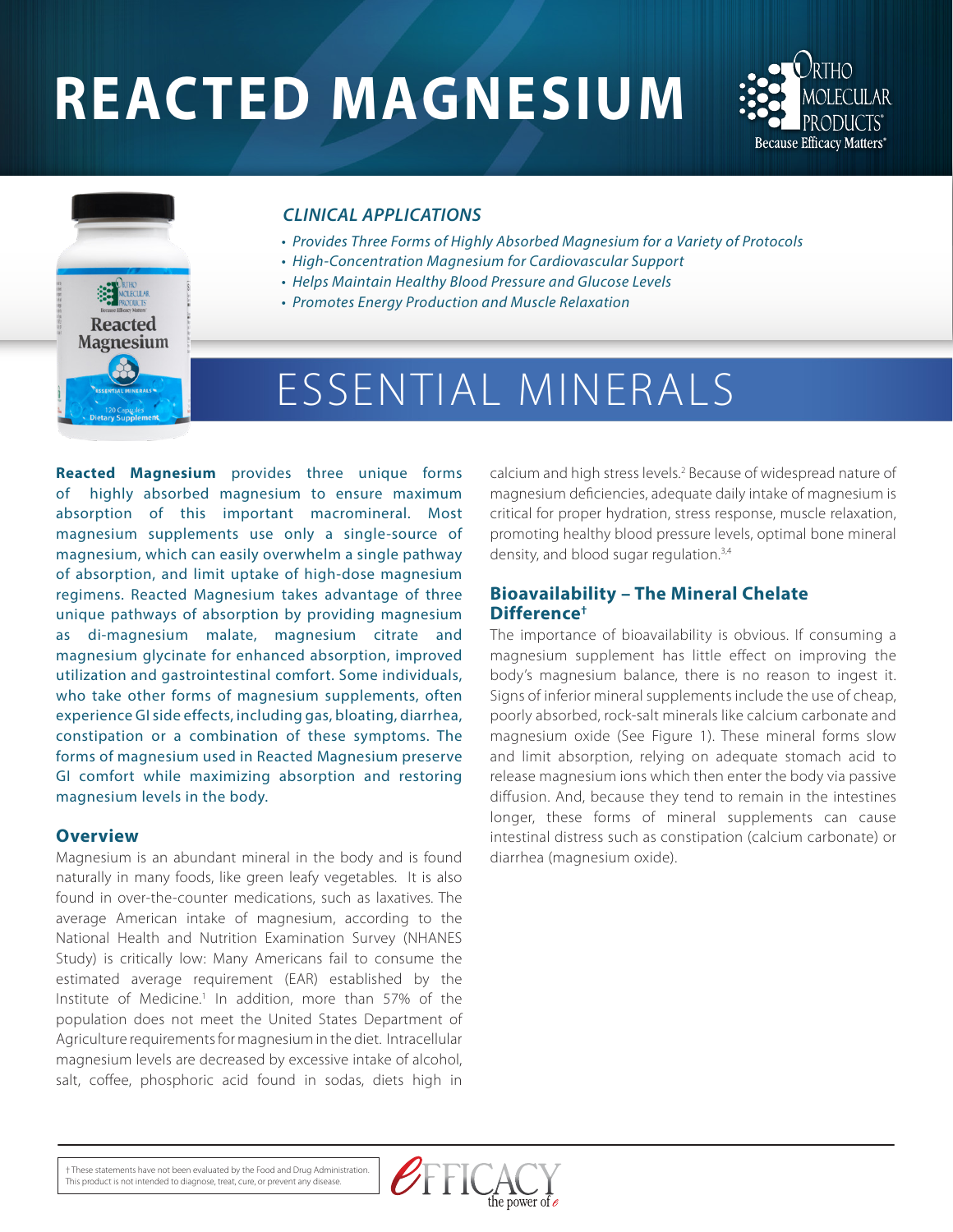

Reacted Magnesium provides the additional benefit of highly absorbed, Albion® mineral chelates. Albion® is the world leader in manufacturing highly bioavailable mineral chelates, a specialized form of minerals bound to amino acids. This patented process creates organic mineral compounds which use active absorption mechanisms in the gastrointestinal tract to greatly enhance mineral absorption. In a magnesium comparison study reported by Graff et al. at Weber State University, Albion®'s magnesium amino acid chelate had (See Figure  $1$ <sup>5</sup>: :

- 8.8 times greater absorption than magnesium oxide
- 5.6 times greater absorption than magnesium sulfate
- 2.3 times greater absorption than magnesium carbonate



In addition, other comparison studies have shown significantly superior absorption of magnesium chelates compared to other mineral forms:

- At a dose of 400 mg, magnesium chelate significantly reduced or eliminated menstrual abdominal discomfort 6
- Multiple double-blind studies found urinary excretion of magnesium chloride higher than magnesium glycinate, proving superior absorption $7-9$
- Magnesium glycinate is shown to have a reduced laxative effect when compared to other forms of magnesium<sup>10</sup>

Mineral chelates are gentle, "gut-friendly" minerals that do not cause diarrhea that often accompanies magnesium oxide and other rock-salt forms. Albion®'s mineral chelates have extensive clinical research proving their superior bioavailability, biologic activity, stability, and improved tolerance.

#### **Heart Health†**

Studies to date have found that magnesium supplementation maintains healthy blood pressure levels.11 Calcium is essential to the contraction of muscles, while magnesium aids muscle relaxation. Insufficient magnesium levels can contribute to constriction of the muscles in blood vessels and trigger changes in blood pressure levels.

Several prospective studies have examined associations between magnesium intake and heart health. A systematic review and meta-analysis of prospective studies found that higher serum levels of magnesium were significantly associated with enhanced heart health and optimized blood flow to the heart.<sup>12</sup>

#### **Insulin Balance†**

Magnesium is integral for the transport of insulin from the bloodstream to cells. Increasing magnesium levels has been shown to maintain normal blood sugar levels. Diets with higher amounts of magnesium are associated with blood sugar balance, due to the role of magnesium in glucose metabolism. 13-15

Most investigations of magnesium intake and insulin balance have been prospective cohort studies. A meta-analysis of seven of these studies, which included 286,668 patients, found that a 100 mg/day increase in total magnesium intake promoted insulin balance by a statistically significant 15%.<sup>10</sup> Another meta-analysis of eight prospective cohort studies that followed 271,869 men and women for an extended period of time found a significant association between magnesium intake from food and insulin balance.16